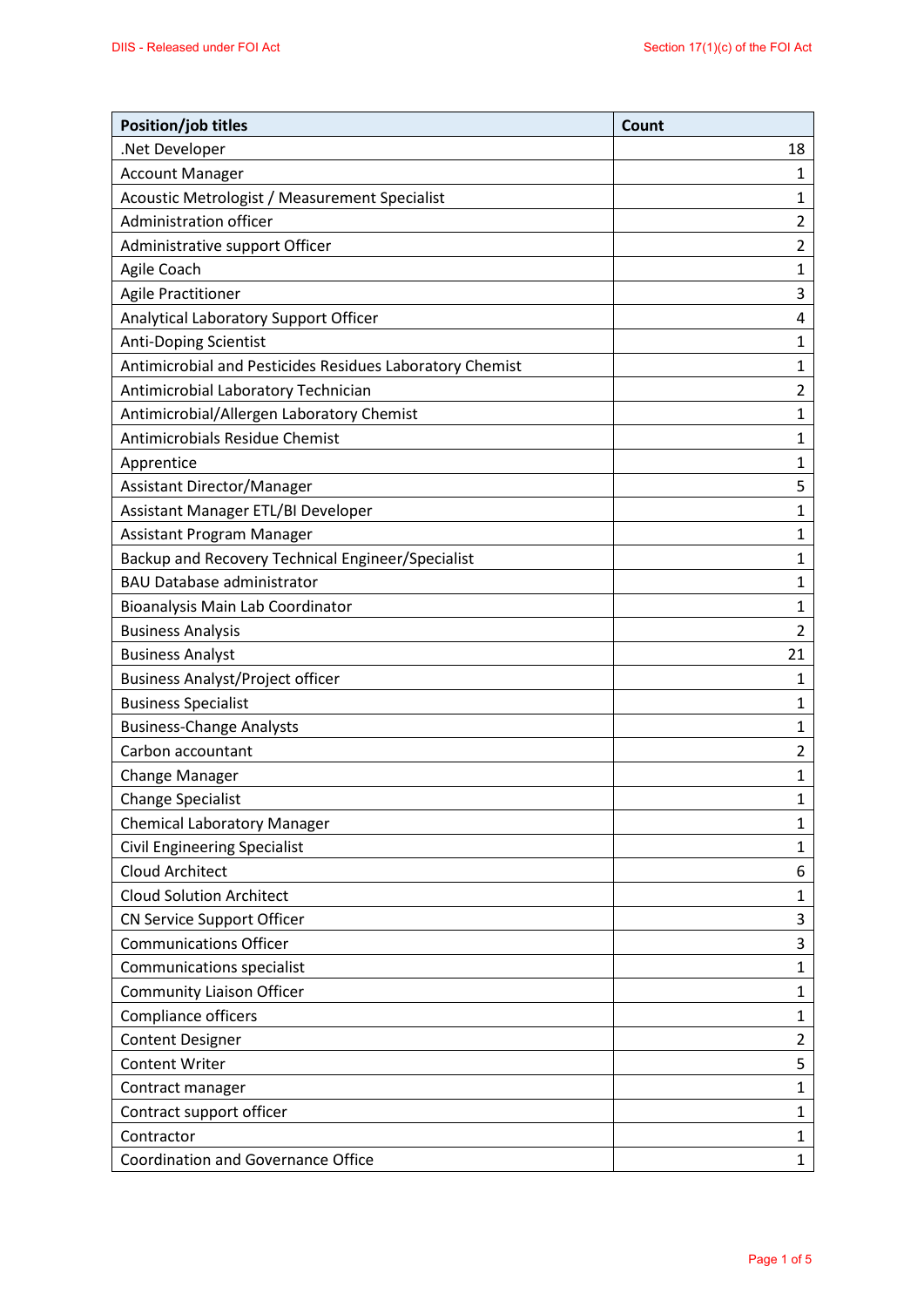| <b>CRM Architect</b>                              | 1              |
|---------------------------------------------------|----------------|
| <b>CRM Developer</b>                              | $\overline{7}$ |
| <b>CRM Platform Architect</b>                     | 1              |
| CSU Officer                                       | 1              |
| <b>Customer Experience Officer</b>                | 1              |
| <b>Customer Service Co-Ordinator</b>              | 1              |
| <b>Customer Service Manager</b>                   | $\overline{2}$ |
| <b>Customer Service officer</b>                   | $\overline{2}$ |
| <b>Cyber Security</b>                             | $\mathbf{1}$   |
| Data Analyst                                      | $\overline{2}$ |
| Data Compliance Officer                           | 1              |
| Data Officer                                      | 1              |
| Database Administrator                            | $\overline{2}$ |
| Defence Business Adviser                          | 7              |
| <b>Discovery Finance Officer</b>                  | 1              |
| Drupal developer                                  | 1              |
| <b>Dynamics CRM Developer</b>                     | 1              |
| EL 2 Manager - Community Engagement               | 1              |
| Electrical meteorologist / engineer               | 1              |
| <b>ENERGY RATING CALCULATOR SUPPORT Officer</b>   | 1              |
| <b>Engagement Officer</b>                         | 1              |
| <b>Enterprise Architect</b>                       | 5              |
| <b>Establishments Officer</b>                     | 1              |
| <b>Events Officer</b>                             | 1              |
| <b>Executive Assistant</b>                        | 1              |
| <b>Exhibit Developer</b>                          | $\mathbf{1}$   |
| <b>Facilities Assistant</b>                       | 1              |
| <b>Finance Officer</b>                            | 1              |
| <b>FMIS Development Services</b>                  | 1              |
| <b>Food Analysis Chemist</b>                      | 1              |
| Food Biological Lab                               | $\overline{2}$ |
| Food Residues Team Leader & Antimicrobial Chemist | 1              |
| Fraud Assessment and Investigation Officer        | $\mathbf{1}$   |
| Front End Developer / User Interface Designer     | $\mathbf{1}$   |
| Full-Stack web developer                          | 1              |
| <b>Functional Analyst</b>                         | 4              |
| GC & LC Chemist                                   | 1              |
| <b>General Manager</b>                            | 1              |
| <b>Geospatial and Business Analysis</b>           | 1              |
| <b>Geospatial Data Analyst</b>                    | 1              |
| <b>Governance Officer</b>                         | $\overline{2}$ |
| <b>Grants and Events Officer</b>                  | 1              |
| <b>Grants Officer</b>                             | 9              |
| <b>Graphic Designer</b>                           | $\mathbf{1}$   |
| Group Bookings Officer                            | $\mathbf{1}$   |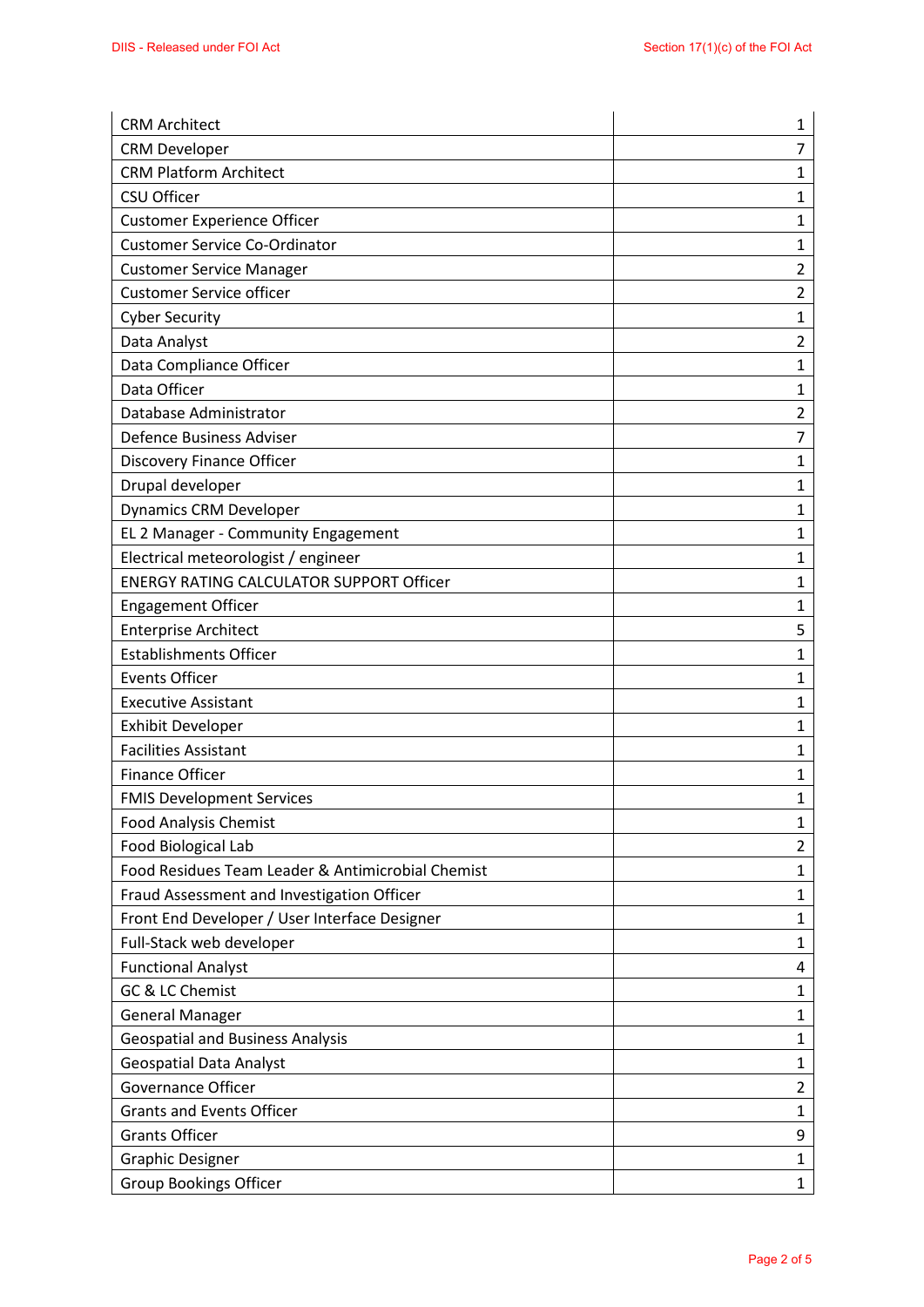| ICP/MS & ICP/OES Chemist                                      | 1              |
|---------------------------------------------------------------|----------------|
| <b>ICT Contract Manager</b>                                   | 1              |
| <b>ICT Security Specialists</b>                               | 1              |
| Infrastructure Tech Lead                                      | 1              |
| Inorganic Analyst                                             | 4              |
| Investigators                                                 | 1              |
| <b>IT Delivery Manager</b>                                    | 1              |
| IT Security Compliance Specialist                             | $\overline{2}$ |
| Junior Economist                                              | 4              |
| Laboratory Consumables and Purchasing Officer                 | 1              |
| Laboratory Consumables, Purchasing & Client Invoicing Officer | 1              |
| Laboratory Services Unit Officer                              | $\overline{2}$ |
| Laboratory Services Unit Sample Preparation Officer           | $\overline{2}$ |
| Laboratory Services Unit Support Officer                      | 1              |
| Laboratory technician                                         | $\overline{2}$ |
| Legal Services                                                | $\overline{7}$ |
| <b>Manager Systems</b>                                        | 1              |
| <b>Manual Tester</b>                                          | 1              |
| Mechanical technician                                         | $\mathbf{1}$   |
| Network Engineer                                              | 4              |
| <b>Organic Analyst</b>                                        | $\overline{2}$ |
| Payroll Officer                                               | 5              |
| Pesticide Residue Analyst                                     | 1              |
| <b>Policy Manager</b>                                         | 1              |
| Policy Officer                                                | 6              |
| Procurement and Administration Officer                        | 1              |
| <b>Procurement Specialist</b>                                 | 1              |
| Program Coordinator                                           | 1              |
| Program Manager                                               | $\overline{2}$ |
| Program Officer                                               | 4              |
| Project and Policy Officer                                    | 1              |
| Project management Officer                                    | 1              |
| Project Manager                                               | 10             |
| Project Officer                                               | 16             |
| <b>Property Management Services</b>                           | 1              |
| <b>Property Manager</b>                                       | 1              |
| PSPF Reporting Process Co-Ordinator                           | 1              |
| <b>Radioactive Waste Consultant</b>                           | 1              |
| Reporting and Communications Officer                          | 1              |
| Safeguard Mechanism work                                      | 1              |
| Safety Officer                                                | $\mathbf{1}$   |
| <b>Scrum Master</b>                                           | 3              |
| Secretariat Officer                                           | $\mathbf{1}$   |
| Secretariat/Administrative Support                            | 1              |
| <b>Security Analyst</b>                                       | $\overline{2}$ |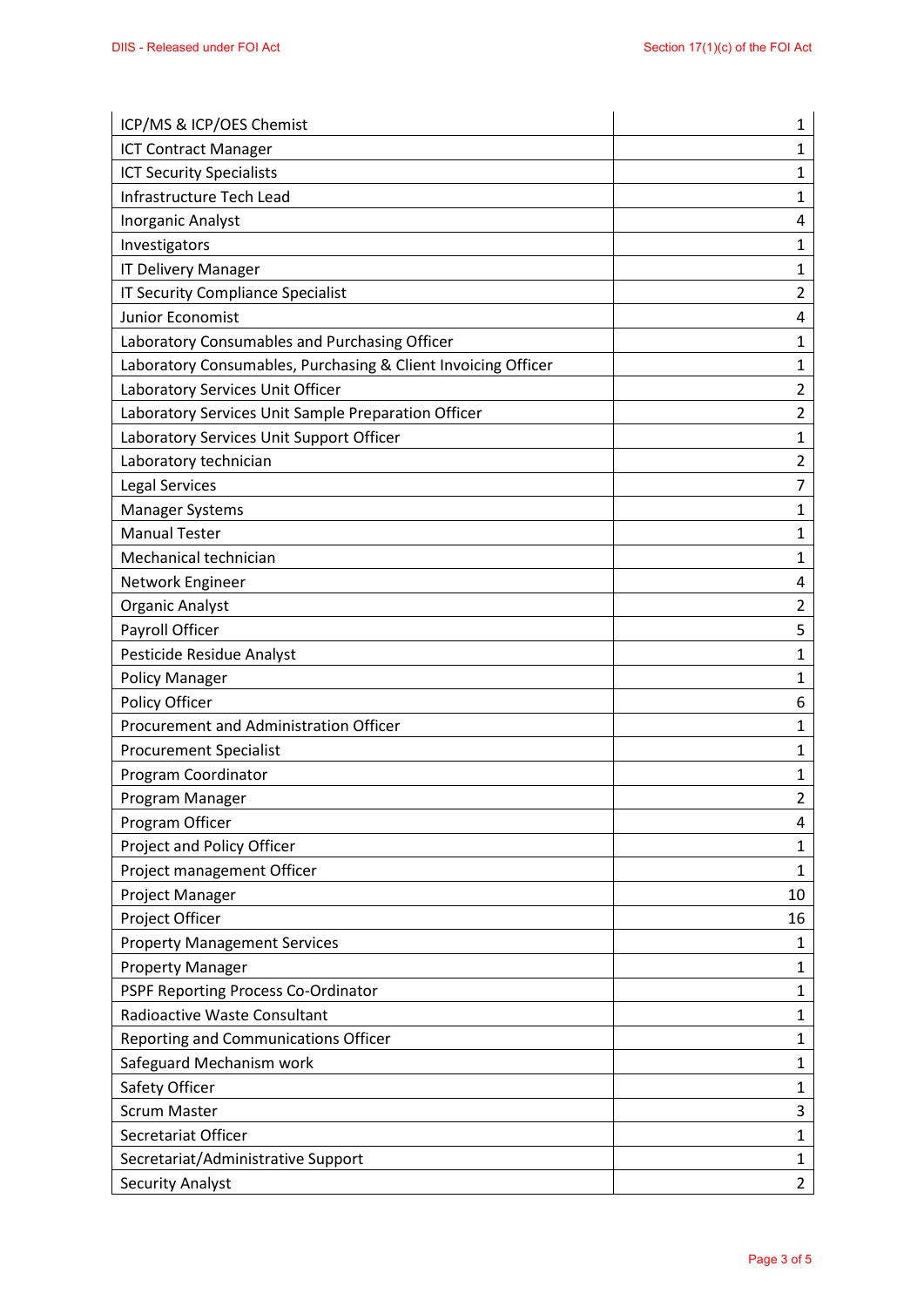| <b>Security Architect</b>                                     | 2              |
|---------------------------------------------------------------|----------------|
| <b>Security Contractor</b>                                    | 1              |
| Senior Analyst                                                | 1              |
| Senior Business Continuity & Emergency Management Coordinator | 1              |
| Senior Communication Officer                                  | 3              |
| Senior Data Administration & Compliance                       | 1              |
| Senior Data Analyst                                           | 1              |
| Senior Data Analytics Officer                                 | 1              |
| Senior Data Compliance Officer                                | 1              |
| Senior Finance Officer                                        | 1              |
| Senior Infrastructure Systems Engineer                        | 1              |
| Senior Inorganic Analyst                                      | 1              |
| Senior Lawyer Secondee                                        | $\mathbf 1$    |
| Senior Policy Officer                                         | $\overline{2}$ |
| Senior Project Manager                                        | 3              |
| Senior Project Officer                                        | 3              |
| Senior Secretariat Officer                                    | $\mathbf 1$    |
| Senior Software Developer                                     | $\overline{2}$ |
| Senior Titles Officer                                         | $\overline{2}$ |
| Service Designer                                              | 1              |
| Service Desk Analyst                                          | 8              |
| <b>SGMS Functional Analyst</b>                                | 1              |
| Sharepoint Administrator                                      | 1              |
| <b>Sharepoint Developer</b>                                   | 1              |
| Sitecore web developer                                        | 2              |
| <b>Smartform Developer</b>                                    | $\mathbf{1}$   |
| Software Programmer                                           | 1              |
| <b>Solution Architect</b>                                     | 5              |
| <b>Support Officer</b>                                        | 1              |
| System Administrator                                          | 1              |
| System and Cloud Administrators - Server Engineer             | $\mathbf{1}$   |
| System and Cloud Administrators - Service Engineer            | 1              |
| System Engineer                                               | $\mathbf{1}$   |
| System/Network Engineer                                       | 4              |
| <b>Systems Tester</b>                                         | 1              |
| <b>Technical Advisor</b>                                      | 1              |
| <b>Technical Development Officer</b>                          | $\overline{2}$ |
| <b>Technical Expert</b>                                       | 1              |
| <b>Technical Officer</b>                                      | $\overline{2}$ |
| <b>Technical Test Analyst</b>                                 | 3              |
| TechnologyOne Developer                                       | 1              |
| TechnologyOne Senior Application Developers                   | 1              |
| TechnologyOne System Administrator                            | $\mathbf{1}$   |
| <b>Test Analyst</b>                                           | 4              |
| <b>Test Manager</b>                                           | $\mathbf{1}$   |